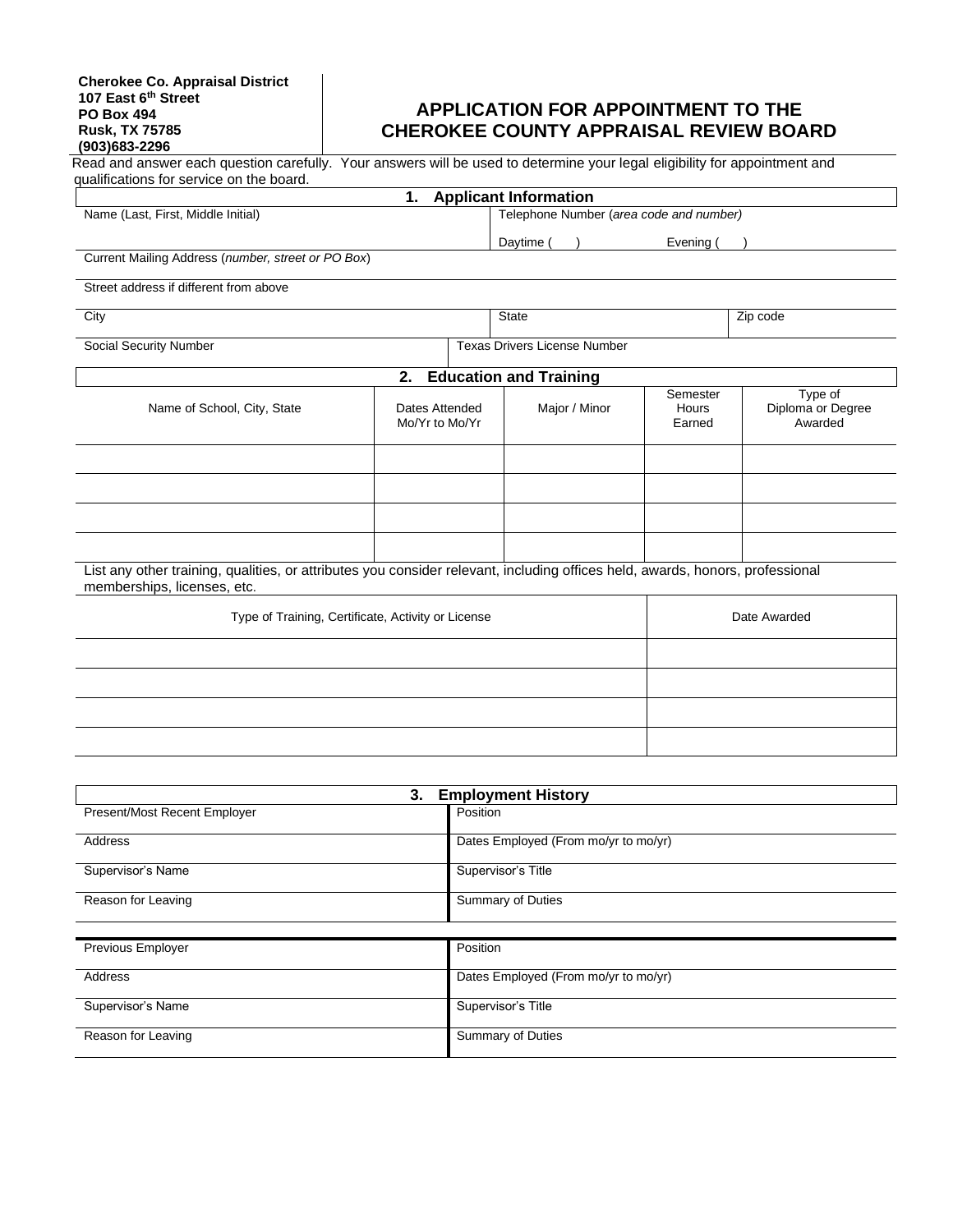| Previous Employer  | Position                             |
|--------------------|--------------------------------------|
| Address            | Dates Employed (From mo/yr to mo/yr) |
| Supervisor's Name  | Supervisor's Title                   |
| Reason for Leaving | <b>Summary of Duties</b>             |

## **4. Eligibility and Conflict of Interest Disclosure**

In order to ensure that ARB members are impartial, the law puts a number of limits on who can serve as ARB members. Your answers to these questions will determine whether you are legally eligible to serve on the ARB. For the purposes of these questions:

- a. A "local government" is a government entity that levies property taxes, such as a county, city, school district, junior college, hospital district, municipal utility district, or other special district.
- b. "Appraisal district" refers the Cherokee County Appraisal District and to any other appraisal district in the State of Texas.
- c. "Governing body" means the group of officials that oversee a local government, such as a city council, county commissioner's court, school board of trustees, or board of directors.
- d. "Officer" means holding an elected or appointed office for a local government, such as governing body member, chief executive officer, judge, tax assessor, business manager superintendent, etc., and includes an election judge, alternate election judge, and election clerk who serve in conducting a general election.
- e. "Part-time employee" includes a substitute teacher.
- f. "Contract" means an agreement of any sort.
- g. "Substantial interest" means combined ownership by you and your spouse of at least 10% of the voting stock or shares of a business entity, or that you or your spouse is a partner, limited partner, or officer of the business entity.

\_\_\_\_\_\_\_\_\_\_\_\_\_\_\_\_\_\_\_\_\_\_\_\_\_\_\_\_\_\_\_\_\_\_\_\_\_\_\_\_\_\_\_\_\_\_\_\_\_\_\_\_\_\_\_\_\_\_\_\_\_\_\_\_\_\_\_\_\_\_\_\_\_\_\_\_\_\_\_\_\_\_\_\_\_\_\_\_\_\_\_\_\_

Check "Yes" or "No". If you are not sure, write "not sure"

| 1. |                                                                                                                                                                                                                                                  |  |
|----|--------------------------------------------------------------------------------------------------------------------------------------------------------------------------------------------------------------------------------------------------|--|
| 2. |                                                                                                                                                                                                                                                  |  |
| 3. | Are you a former employee, chief appraiser, or member of the Board of Directors of the Cherokee County                                                                                                                                           |  |
|    |                                                                                                                                                                                                                                                  |  |
| 4. | Are you currently a member of the governing body or an officer of a local government or an                                                                                                                                                       |  |
|    |                                                                                                                                                                                                                                                  |  |
| 5. | Are you currently employed, either full or part-time, by a local government or an appraisal district?Yes □ No □                                                                                                                                  |  |
| 6. | Are you currently employed, either full or part-time, by the Texas Comptroller of Public Accounts?Yes □ No □                                                                                                                                     |  |
| 7. | Is anyone who is related to you by blood or marriage employed by the Cherokee County Appraisal District?Yes $\Box$ No $\Box$                                                                                                                     |  |
|    | a.                                                                                                                                                                                                                                               |  |
| 8. | Do you have a spouse, parent, child, son-in-law, daughter-in-law, grandparent, grandchild, bother or sister, spouse of a<br>brother or sister, step child, step parent, father-in-law, mother-in-law, or a brother or sister of your spouse who: |  |
|    | Is a member of the Board of Directors of the Cherokee County Appraisal District?Yes □ No □<br>a.                                                                                                                                                 |  |
|    | Does business in the Cherokee County Appraisal District as a paid property tax consultant?Yes $\Box$ No $\Box$<br>b.                                                                                                                             |  |
|    | Performs appraisals for use in property tax proceedings in the appraisal district?Yes $\Box$ No $\Box$<br>c.                                                                                                                                     |  |
| 9. | Have you previously appeared before the Cherokee County Appraisal Review Board for compensation                                                                                                                                                  |  |
|    | (i.e., as a tax consultant, accountant, appraiser, or representative of a property owner)?Yes $\Box$ No $\Box$                                                                                                                                   |  |
|    | 10. Do you or your spouse have a contract with a local government or an appraisal district?Yes $\Box$ No $\Box$                                                                                                                                  |  |
|    | 11. Does a business in which you or your spouse own a substantial interest have a contract with a local                                                                                                                                          |  |
|    |                                                                                                                                                                                                                                                  |  |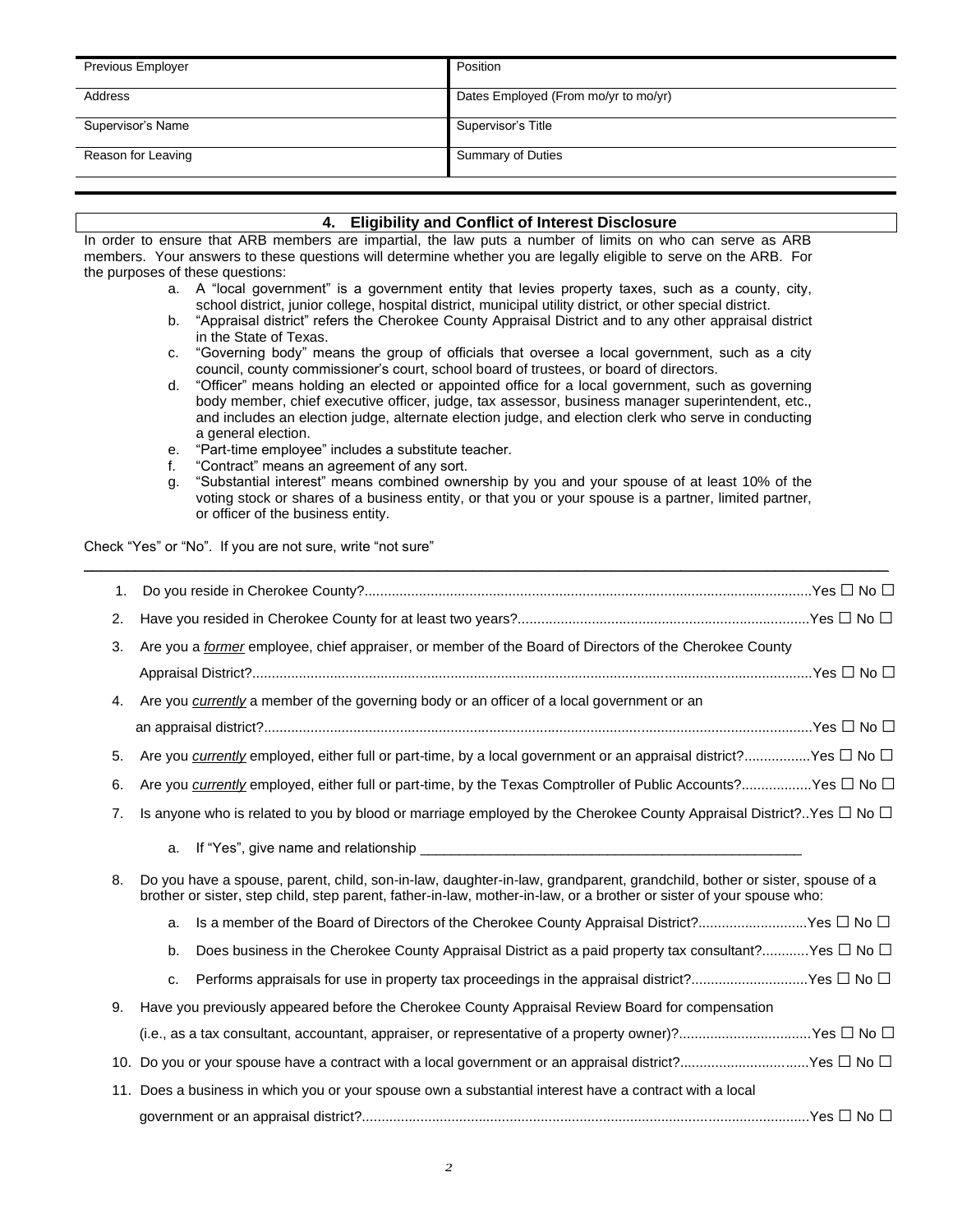| 12. Are you presently under a criminal charge or indictment or have previously been convicted of a felony |  |
|-----------------------------------------------------------------------------------------------------------|--|
|                                                                                                           |  |
| a. If "Yes", explain:                                                                                     |  |

13. Are you a U.S. Citizen?.......................................................................................................................................Yes □ No □

a. If you answered "No" to Question 13, are you eligible to be employed under a visa or

entry permit?.........................................................................................................................................Yes □ No □

An answer of "No" to questions 1, 2 or 13a or an answer of "Yes" to questions 4-12 indicates that you are not legally eligible to serve on the Appraisal Review Board.

### **5. Delinquent Taxes**

In the space below, please render by listing all properties on which you currently pay property taxes. Include both real property and business personal property. Include community property and property owned by partnerships or sole proprietorships. Please give the appraisal district account number or the location address (and business name, if applicable) of the property, the years for which taxes are owed, and the taxing entities to which the taxes are owed. Attach additional pages if necessary.

| 14. Are taxes delinquent on any of these properties?…………………………………………………………………………………………… Yes □ No □ |
|----------------------------------------------------------------------------------------------------|
|----------------------------------------------------------------------------------------------------|

| <b>Account Number</b> | <b>Location Address</b> | Owner or<br><b>Business Name</b> | Years for which<br>taxes are owed<br>(if applicable) | Entities to which<br>taxes are owed<br>(if applicable) |
|-----------------------|-------------------------|----------------------------------|------------------------------------------------------|--------------------------------------------------------|
|                       |                         |                                  |                                                      |                                                        |
|                       |                         |                                  |                                                      |                                                        |
|                       |                         |                                  |                                                      |                                                        |
|                       |                         |                                  |                                                      |                                                        |
|                       |                         |                                  |                                                      |                                                        |
|                       |                         | 6. Optional Statement            |                                                      |                                                        |

Briefly state why you should be considered for appointment to the Appraisal Review Board.

**7. Signature and Affirmation**

I have read this application carefully. The information I have given in it is true and correct to the best of my knowledge and belief. I understand that omitting or misrepresenting information could result in failure to consider this application. I also understand that it is a criminal violation to make a false statement on this application.

#### **Signature and affirmation of person preparing this application:**

I affirm that the information contained in this application and all attachments, if any, is accurate and complete to the best of my knowledge and belief, and authorize the Cherokee County Appraisal District to verify the statements I have made. I further affirm that, to the best of my knowledge and belief, I am not disqualified by law from accepting an appointment to the Appraisal Review Board for the Cherokee County Appraisal District.

\_\_\_\_\_\_\_\_\_\_\_\_\_\_\_\_\_\_\_\_\_\_\_\_\_\_\_\_\_\_\_\_\_\_\_ \_\_\_\_\_\_\_\_\_\_\_\_\_\_\_\_\_\_\_\_\_\_\_\_\_\_\_\_\_\_\_\_\_ \_\_\_\_\_\_\_\_\_\_\_\_\_\_\_\_\_\_\_\_\_\_\_\_\_\_\_